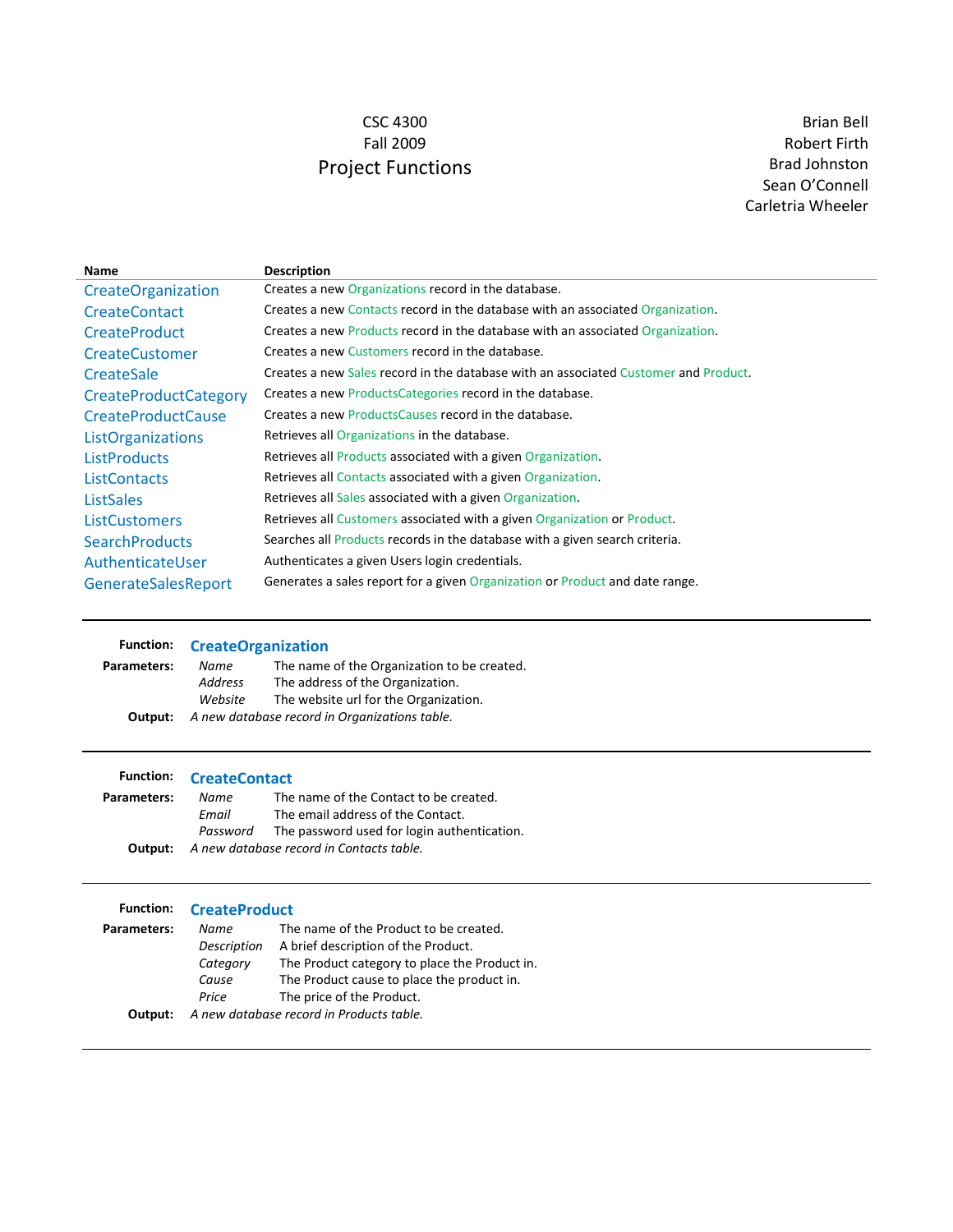| <b>Function:</b><br>Parameters: | <b>CreateCustomer</b><br>The name of the Customer to be created.<br>Name                                    |  |  |
|---------------------------------|-------------------------------------------------------------------------------------------------------------|--|--|
|                                 | <b>Address</b><br>The address of the Customer.                                                              |  |  |
|                                 | Phone<br>The phone number of the Customer.                                                                  |  |  |
|                                 | The email address of the Customer.<br>Email                                                                 |  |  |
|                                 | The password used for login authentication.<br>Password                                                     |  |  |
| Output:                         | A new database record in Customers table.                                                                   |  |  |
| <b>Function:</b>                | <b>CreateSale</b>                                                                                           |  |  |
| Parameters:                     | Date<br>The date of the Sale.                                                                               |  |  |
|                                 | Product<br>The Product being purchased.                                                                     |  |  |
|                                 | The Customer purchasing the Product.<br>Customer                                                            |  |  |
|                                 | The quantity of the Product being purchased.<br>Quantity                                                    |  |  |
|                                 | The total price of the Sale.<br><b>TotalPrice</b>                                                           |  |  |
| Output:                         | A new database record in Sales table.                                                                       |  |  |
| <b>Function:</b>                | <b>CreateProductCategory</b>                                                                                |  |  |
| Parameters:                     | The name of the Category to be created.<br>Name                                                             |  |  |
|                                 | A description of the Category.<br>Description                                                               |  |  |
| Output:                         | A new database record in Categories table.                                                                  |  |  |
| <b>Function:</b>                | <b>CreateProductCause</b>                                                                                   |  |  |
| Parameters:                     | Name<br>The name of the Cause to be created.                                                                |  |  |
|                                 | Description<br>A description of the Cause.                                                                  |  |  |
| Output:                         | A new database record in Causes table.                                                                      |  |  |
| <b>Function:</b>                | <b>ListOrganizations</b>                                                                                    |  |  |
| Parameters:                     | None                                                                                                        |  |  |
| Output:                         | A list of Organizations existing in the database.                                                           |  |  |
| <b>Function:</b>                |                                                                                                             |  |  |
|                                 | <b>ListProducts</b>                                                                                         |  |  |
| Parameters:                     | Organization A specific Organization to search by.<br>A specific Product Category to search by.<br>Category |  |  |
|                                 | Cause<br>A specific Product Cause to search by.                                                             |  |  |
| Output:                         | A list of Products matching the given search criteria                                                       |  |  |
| <b>Function:</b>                | <b>ListContacts</b>                                                                                         |  |  |
| Parameters:                     | Organization<br>A specific Organization to search by.                                                       |  |  |
| Output:                         | A list of Contacts belonging to specified Organization.                                                     |  |  |
| <b>Function:</b>                | <b>ListSales</b>                                                                                            |  |  |
| Parameters:                     | A specific Organization to search by.<br>Organization                                                       |  |  |
|                                 | Product<br>A specific Product to search by.                                                                 |  |  |
|                                 | Customer<br>A specific Customer to search by.                                                               |  |  |
| Output:                         | A list of Sales matching the given search criteria.                                                         |  |  |
|                                 |                                                                                                             |  |  |